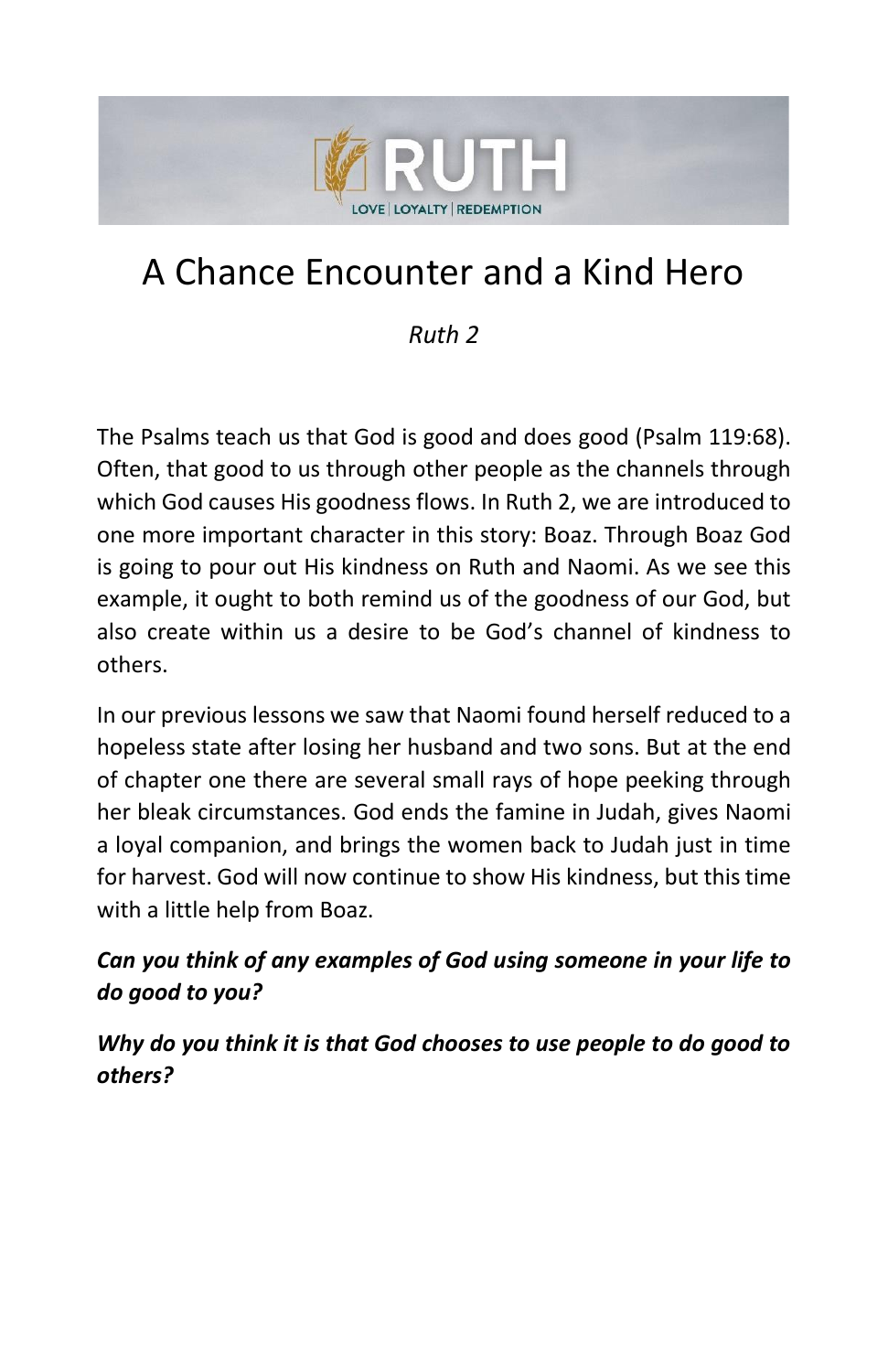# **Ruth Sets Out to Glean (2:1-3)**

We aren't told how much time elapses, but probably shortly after arriving Ruth asks if she can go out and glean in the fields. As we will see, this is a more hazardous request than we might pick up on as modern readers. Ruth chapter 2 hints all throughout the chapter that for a young, single widow to go gleaning was not necessarily safe. Regardless, Ruth recognizes that they need food and Naomi is not the one who should be doing the manual labor, Ruth is. So Ruth takes the initiative and offers to go gleaning.

#### **Ruth's proposal to Naomi (2:2)**

As we read these opening verses carefully, an important detail should stick out. Ruth said she would glean in the field of one who showed her grace, or favor.

#### *Why do you think Ruth was concerned about finding favor with a landowner?*

According to Israelite law, widows and foreigners were permitted to pick up what was left behind by the reapers (Deuteronomy 24:19-22; Leviticus 23:22) and to reap the corners of the field (Leviticus 19:9- 10). Yet it would seem that such laws were not always practiced.

#### *As you read through the story, are there any other hints that might indicate Ruth's right to gather behind the reapers couldn't just be assumed?*

Beyond Ruth's statement that she would search for someone who showed her favor, we see later on that she specifically asked if she could gather in this particular field (2:7). The fact that Boaz will later instruct his men not to harass Ruth (2:9, 15-16) suggest that both Ruth and Boaz knew that was a possibility. Beyond this it's important to remember that the book of Ruth takes place during the time of the Judges. A quick read of the sordid finale in Judges 17-21 should be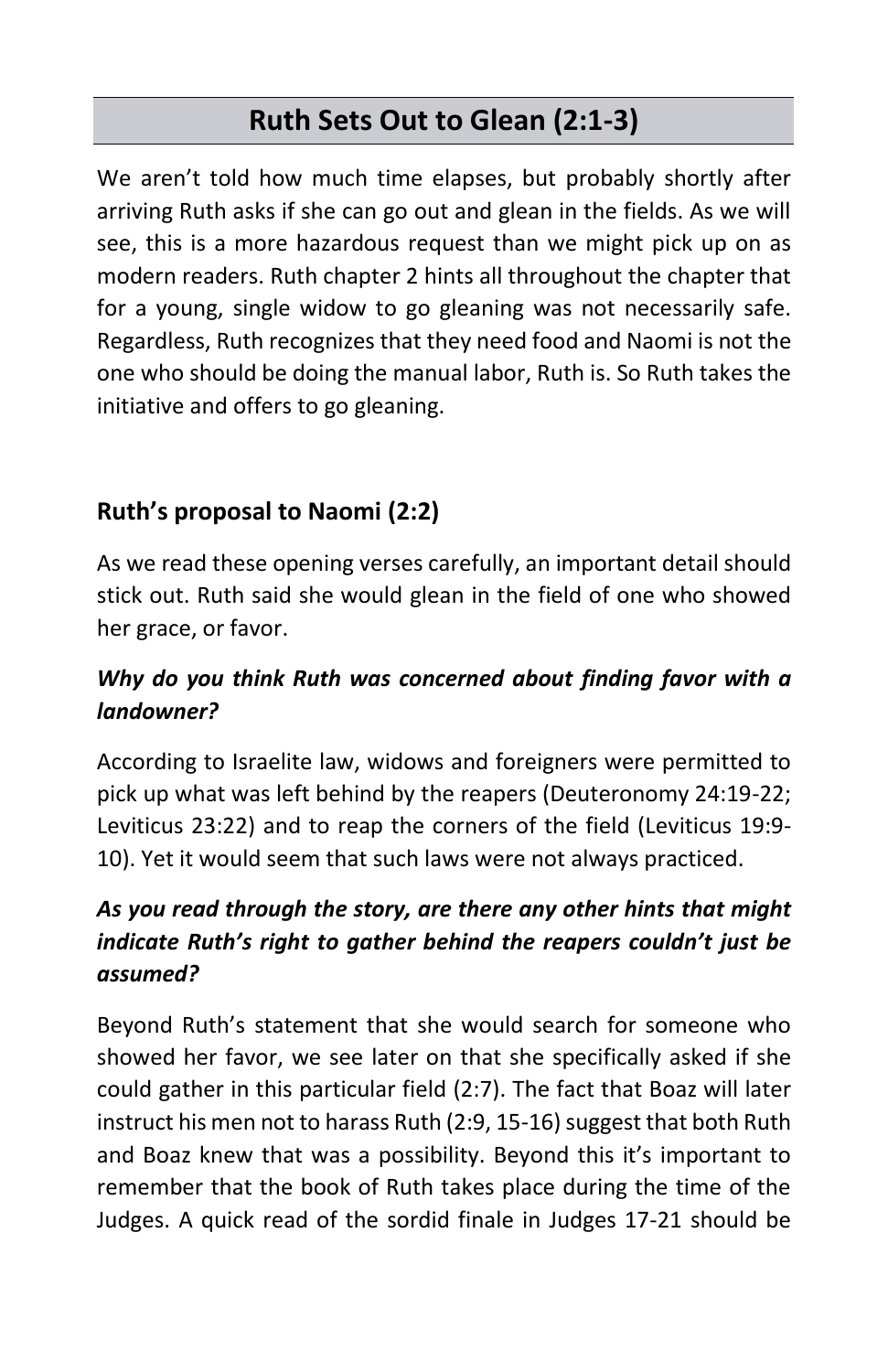enough to convince anyone that this is a dangerous time to be a woman, let alone a woman without a man to protect her.

#### **God's providential guiding (2:3)**

Ruth goes out to begin gleaning, and the story tells us that she ended up gleaning at Boaz's field. The phrase is a little quirky in Hebrew. Literally translated it would read: "Her chance chanced upon the portion of the field belonging to Boaz." We might paraphrase it something like, "She just so happened to end up in the portion of the field belonging to Boaz." Obviously, the author of this story doesn't think that it was luck that led Ruth to Boaz's field (2:20). Proverbs 16:33 reminds us that behind all so-called "chance happenings" is the invisible hand of God guiding and directing our affairs. God is sovereignly directing the path of Ruth to a place where she will be cared for and her needs will be met. Similarly, God as it at work in our lives as well, both the mundane and the spectacular.

#### *How have you seen God's providential hand in the "random" events of your life?*

# **Boaz Arrives (2:4-7)**

The story continues with "behold!" as if the storyteller is pointing down the road to draw our attention to Boaz walking up. Boaz has been officially introduced in 2:1, but here the author gives us a little bit more of a look into the character of Boaz.

#### **Boaz is a man of influence (2:1)**

Boaz is described in verse one as "a mighty man of wealth." The exact meaning of this phrase is debated, as some modern translations will go with similar terms such as "a worthy man" (ESV) or "a prominent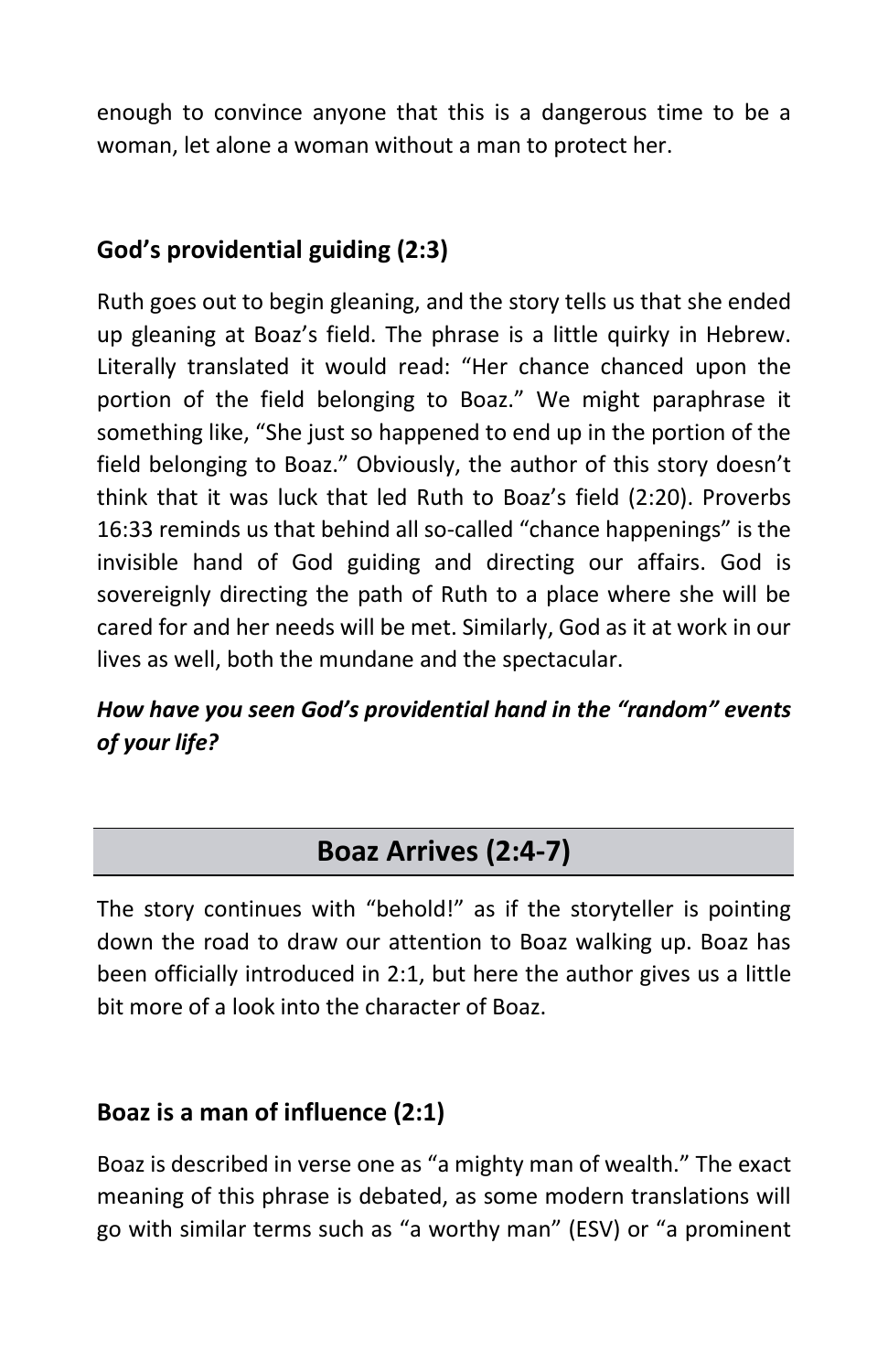man of noble character" (CSB). Although the Hebrew phrase can mean that, in the context here most translators agree that the idea is that Boaz is a wealthy man, as suggested by the fact that he has reapers working under him. In those times, as is often the case in modern times, wealthy people were influential and important people. This means Boaz has not only the family connection but also the means to help Naomi and Ruth. Now the only question is if he will want to.

# **Boaz demonstrates a godly perspective (2:4)**

Our first introduction to Boaz shows him warmly greeting his workers with a blessing from the Lord, and they responded in kind. This simple gesture tells us a lot about the character of Boaz. Even in the mundane, the heart of Boaz for the Lord shone through, and it inspired the same focus in others as well.

# *In what ways can our devotion to God be seen throughout our days in the "little moments" of life?*

# **Boaz learns about Ruth (2:5-7)**

Boaz asks the young man over his reapers "Whose damsel is this?" Boaz is probably asking whether she has a husband or father, or perhaps what her lineage is. The response of the servant demonstrates perhaps a little uneasiness. He begins by identifying her twice as from Moab: "the Moabitish damsel… out of the country of Moab." Ruth's history in Moab is frequently brought up in the book (1:22; 2:2, 6, 21; 3:5, 10) and as we discussed in the first lesson, the history of Israel and Moab wasn't a pretty one. The fact that the overseer mentions this point twice in one sentence might betray a certain prejudice.

Beyond that, the Hebrew at the end of verse 7 gets somewhat mangled. Translations smooth it out for us, but literally it would read: "And she came and remained from then… the morning until now…this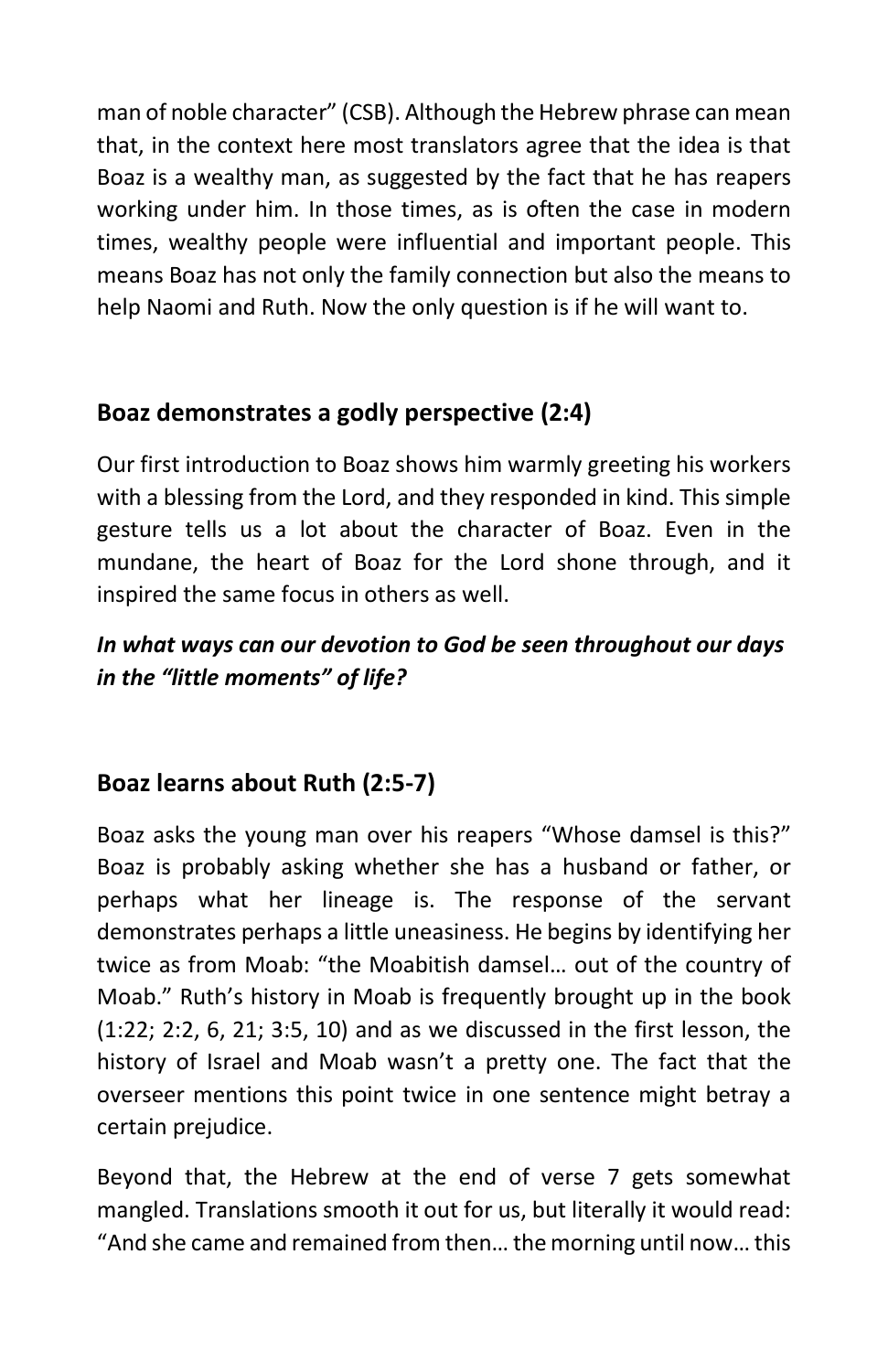her sitting the house a little while." Although some have tried to "fix" the Hebrew, it's entirely possible the author of Ruth wanted us to read this phrase as the broken-up stammering of a nervous servant. Boaz shows up to see a foreigner sitting in the house (likely a booth where there was shade for the reapers to take a quick rest), and the overseer stumbles to assure him that she had been working all morning and had just recently sat down.

Ruth and Naomi didn't know how Ruth would be received. It's possible that even this servant didn't know for sure how Boaz would respond. So how does Boaz respond?

# **Boaz Shows Kindness to Ruth (2:8-18)**

The response of Boaz is far above what Ruth, Naomi, or any widow or foreigner could have hoped for. Boaz allows Ruth to continue but goes beyond that to shower her with kindness. Boaz's response is over the top and far more than what the law would have required. Boaz saw through the bare requirement to the heart of God behind the law, and Boaz exemplified that heart of generosity to Ruth.

#### *What are some of the ways in this passage that Boaz shows kindness to Ruth?*

#### **Boaz speaks kindly to Ruth (2:8-12)**

Up until this point in the story, Ruth has essentially been ignored. She is overlooked by the women who recognize Naomi. She must initiate the conversation with overseer. No one really seems to notice Ruth until Boaz does, and when he does he walks up and starts a conversation with her.

• **Boaz reassures Ruth (2:8-9)** Boaz goes up to Ruth and after respectfully calling her "my daughter" goes on to assure her that she will be safe working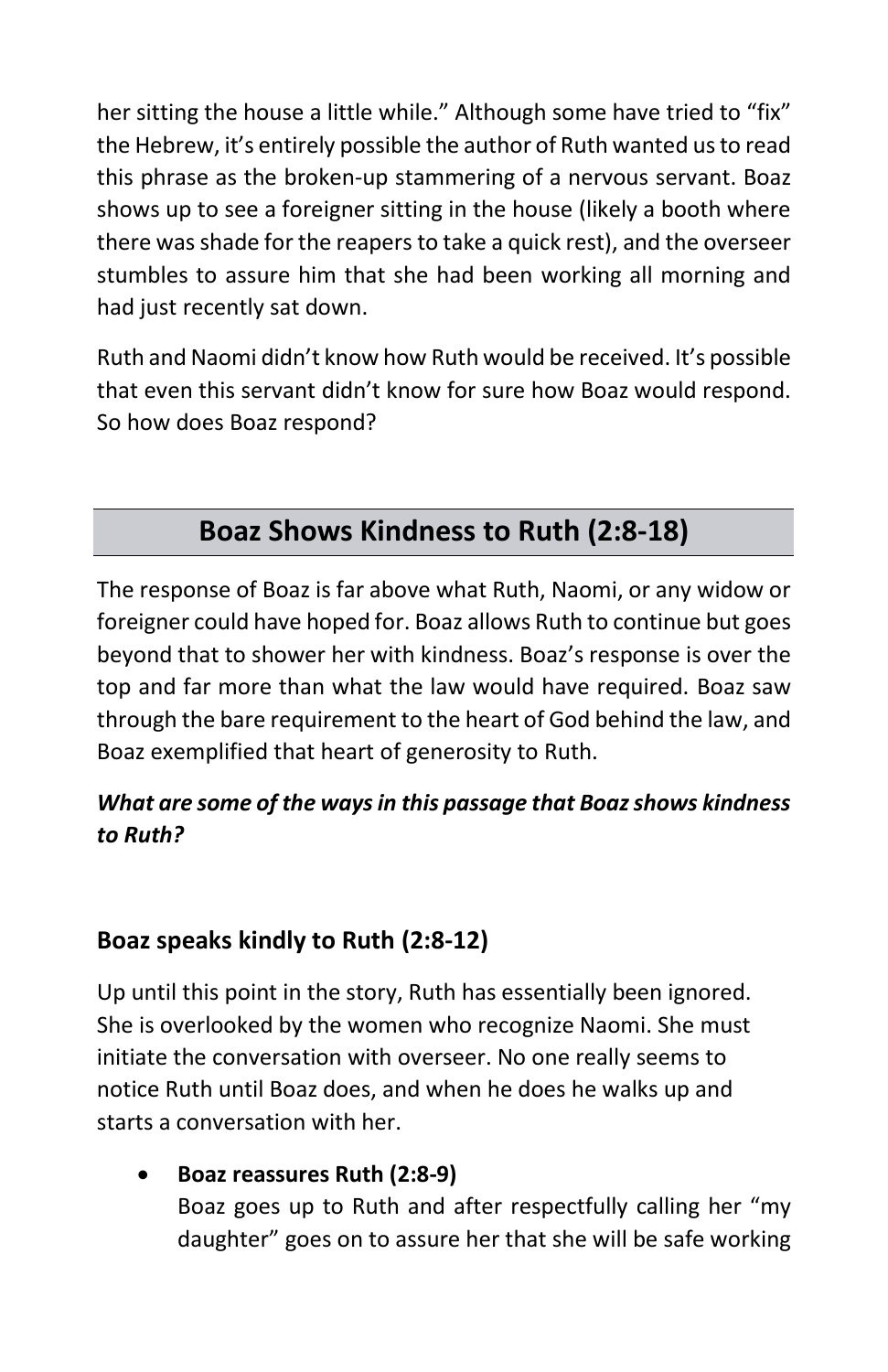his fields and instructs her not to go to another field. He assures her that he has told his men to leave her alone and also lets her know that if she is thirsty she can drink from the water that his servants brought out.

#### • **Boaz commends Ruth (2:10-13)**

Ruth doesn't understand why it is that Boaz is showing her such kindness. Boaz responds with two answers 1) he is impressed by her love and loyalty to her mother-in-law and 2) she has trusted in the LORD for protection, and Boaz wants her to know she made the right choice. Last week we had noticed that Naomi, in her bitter and spiritually depressed state, didn't think following the Lord was worth it for Orpah and Ruth and tried to convince them to go back home. Here we see a faithful Israelite who feels the opposite. He sees a foreigner give up her gods for the true God and does everything in his power to show her how well God takes care of those who trust in Him.

# *Why do you think it was that Boaz saw Ruth's character rather than her status as a foreigner? Why is he the first to take note of her in the book?*

#### **Boaz honors Ruth (2:14)**

Boaz doesn't merely let Ruth continue to glean, he makes sure that during mealtime she joins everyone else for lunch and even gives her food to eat. For a foreigner who appears to be used to being ignored (2:10), this must have been quite the statement to Ruth and everyone else that was working. Boaz wanted everyone to know that Ruth the Moabitess was part of Israel now, and she belonged with them.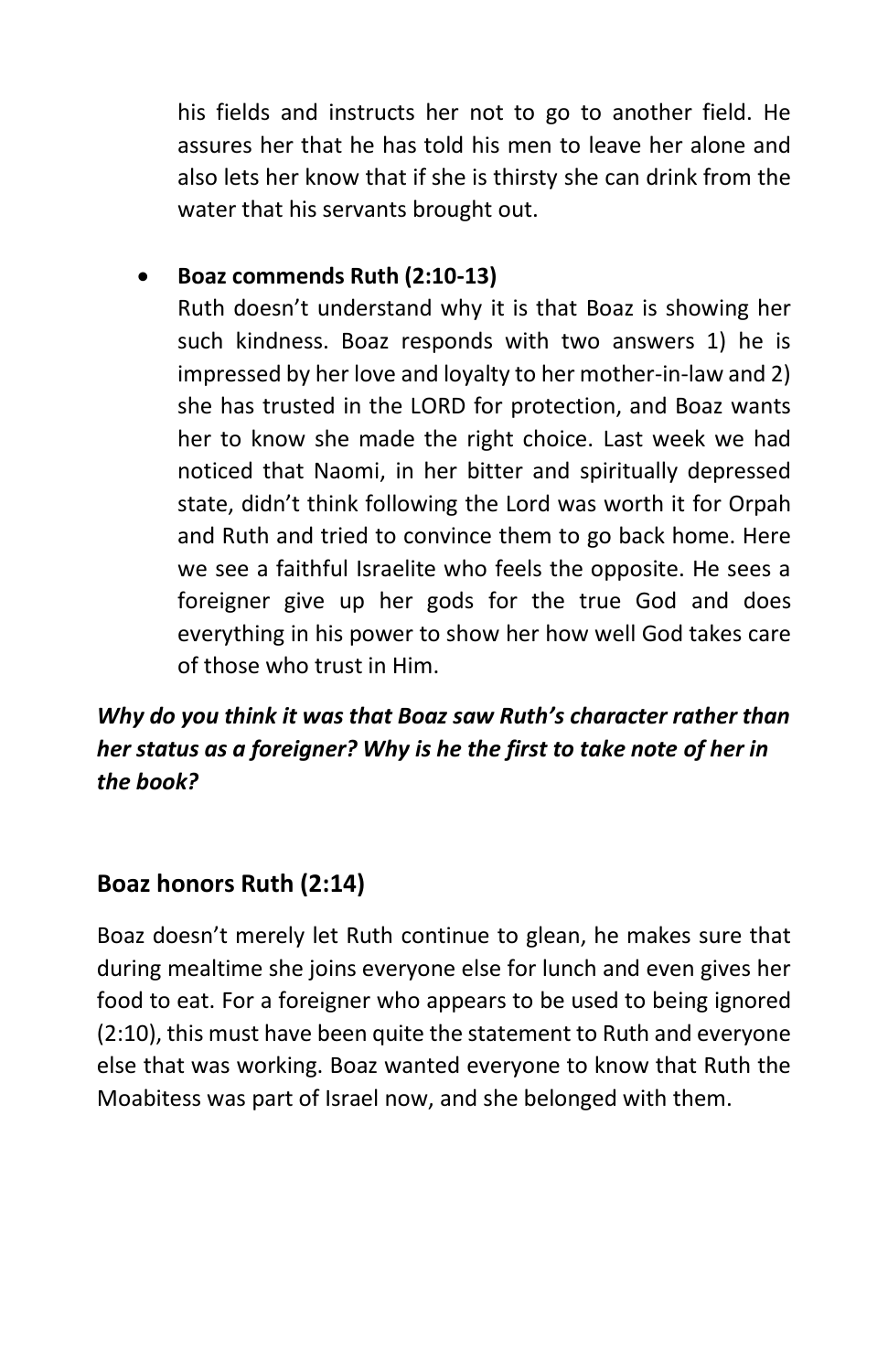### **Boaz protects Ruth (2:15-16)**

Boaz gives strict instructions to his men not to lay a finger on Ruth or to stop her. Boaz here demonstrates the heart of a true man in that he protects the weak and the vulnerable. Whereas many powerful men have used their wealth and influence to take advantage of others, Boaz makes sure that others are not taken advantage of.

#### *How can we use the resources God has given us to protect the weak and the vulnerable?*

# **Boaz provides for Ruth (2:14-18)**

Boaz makes sure that Ruth has lunch and water provided when she gleans. He goes so far as to tell his reapers to leave a little barley for Ruth to gather up. When it's all said and done, Ruth beats out what she has gathered and after removing the inedible parts of the barley is left with an ephah. How much is an ephah? Estimates vary, but most would say that in modern terms it was likely 20-50 pounds of barley, and that after only one day's work! This is a massive amount of food, and if that pattern continues Ruth and Naomi are going to be just fine.

Boaz stands out in this book as a remarkable example of what God wanted the typical Israelite to be. He was hard-working, caring, kind, and generous. He was concerned for the foreigner and the widow. At the end of Judges we find Israelites behaving like Canaanites, and the result is idolatry, robbery, rape, murder, kidnapping, and civil war. Yet even during this time there were examples of what God wanted His people to be, a light to the nations showing them a different way to follow the Lord.

*In what ways can modern day believers exhibit the character of God and of Boaz? How can we show a concern for the weakest and most vulnerable among us? How can we show the lavish kindness of our God to our neighbor?*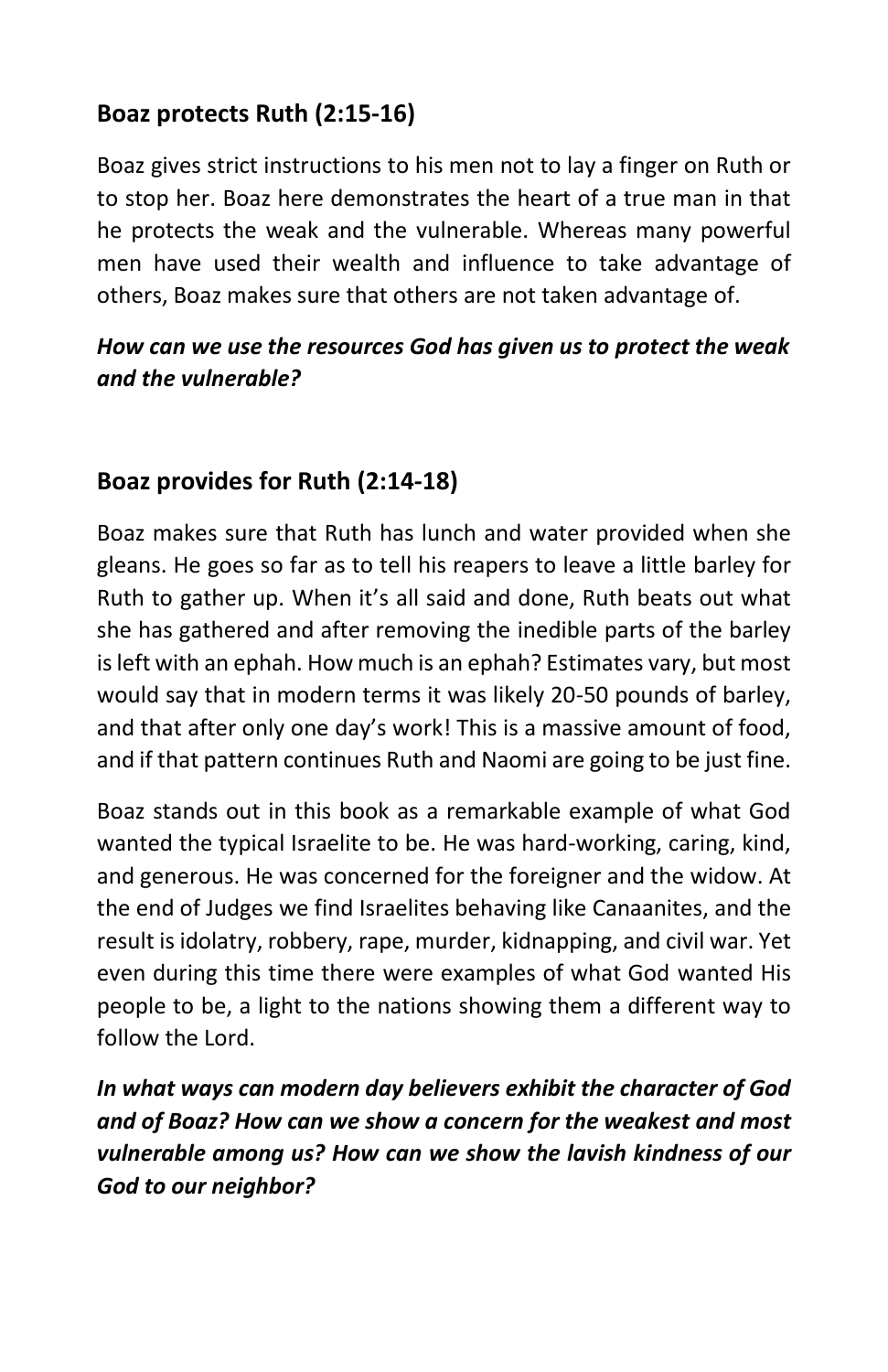# **Ruth Reports to Naomi (2:19-23)**

It's interesting to think about what Naomi's day would have been like. As She watched her daughter-in-law head off to go reaping Naomi knew the danger involved. What thoughts would have filled her mind? Did she doubt that Ruth would somewhere to glean? Did she fear the worst, afraid that Ruth would be turned away or worse yet assaulted? Did she dare to hope that Ruth might come home with a few pounds of barley, or that after a long day of searching she had finally found a kind landowner who agreed to let her start gleaning tomorrow? Did she pray, begging God to be kind to Ruth and keep her safe? Whatever Naomi's fears might have been, you can almost hear her jaw hit the floor when Ruth walks into the house with a massive bag of barley.

#### **Naomi sees God's provision in the food He provides**

Naomi of course is first blown away by the amount of food that Ruth comes back with. Not only has Ruth come back with food, but she has come back with way more food than Naomi was expecting. Naomi was likely nervous what disaster God had in store for her next, but rather than disaster she saw God's provision.

#### **Naomi sees God's provision in the relative He provides**

If Naomi wasn't prepared for the good news of a gracious landowner who took care of Ruth and allowed her to walk away with a lot of his food, she was even more shocked when she learned his name: Boaz. Naomi knew exactly who Boaz was, and couldn't believe that God has orchestrated the details of Ruth's travels so that Ruth ended up in Boaz's field. Naomi had basically told Ruth she had little chance of finding a husband if she came back with Naomi. Now shortly after returning Naomi's eyes light up with the possibility of a redeemer: "The man is near of kin to us!"

# *Why does God sometimes wait until we have lost hope before He moves? How can we continue to trust that God is up to something good when we can't see what He is up to?*